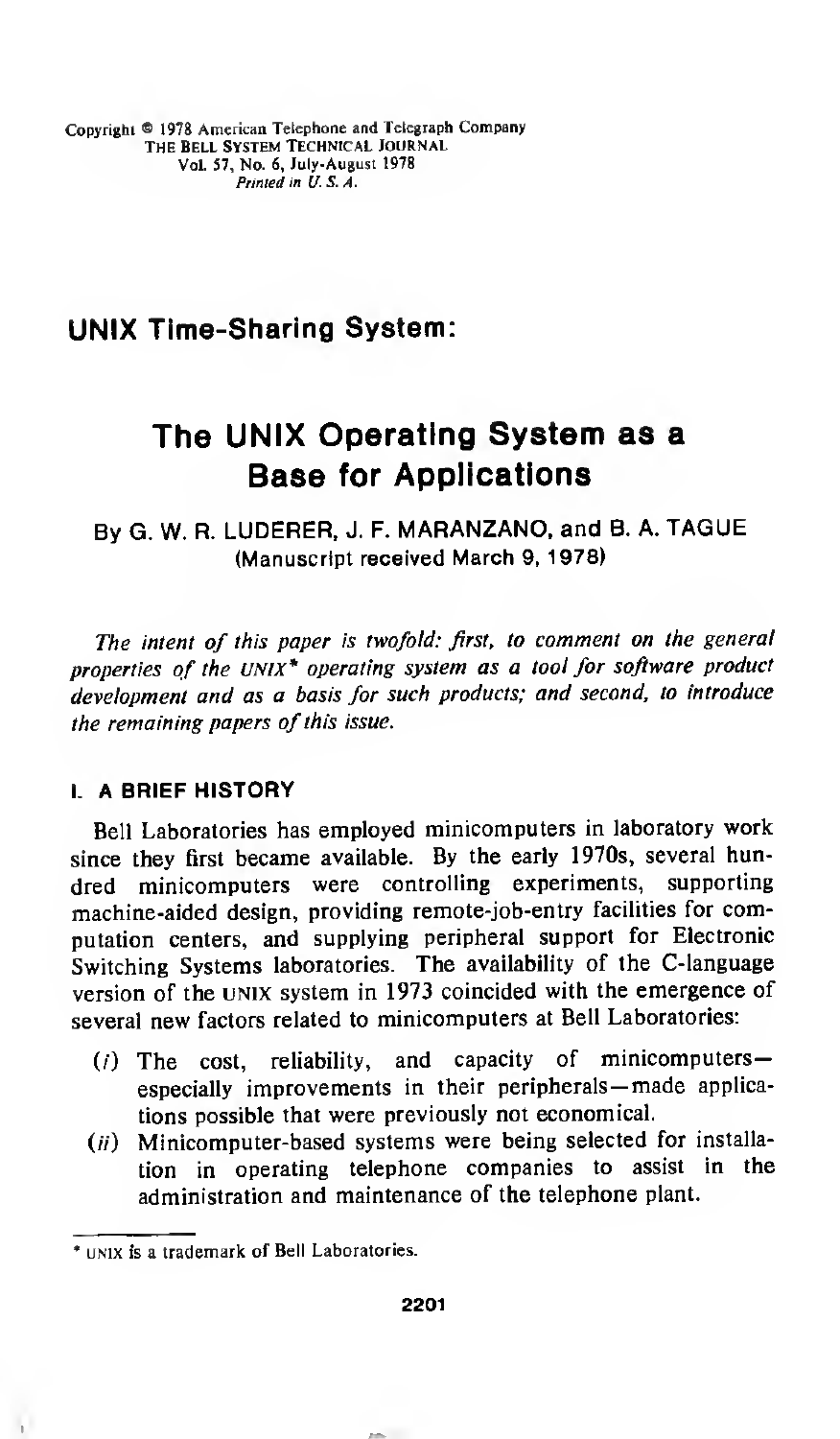- $(iii)$  Many such projects were started in a period of a few months, which meant that many engineers were suddenly shifted into minicomputer software development.
- $(iv)$  The pressures to develop and install these systems rapidly were very great.

Needless to say, the same factors applied to the laboratory uses of minicomputers, but not on the same scale. Product planning estimates suggested that over 1500 such minicomputer-based support systems would be installed in the Bell System by the early 1980s.

The developers of each of these early minicomputer-based projects had to either write their own operating system or find <sup>a</sup> suitable system elsewhere. The UNIX operating system had become available from the Bell Laboratories computing research organization, and projects were encouraged to use it for their software development. Most projects originally planned to use the UNIX system to develop their own special-purpose operating systems for deployment with their applications. However, all projects were encouraged to consider the UNIX system for deployment with their applications as well. These early projects found that the UNIX operating system provided excellent programming and documentation tools, and was significantly better than the vendor-supplied alternatives then available; the C language and the UNIX system provided <sup>a</sup> means to rapid development, test, and installation of their software products. Most of these projects found that the UNIX system, with some local modifications, could be used not only for program development, but also as the base for the product itself.

No central support of the UNIX system  $-i.e.,$  counseling, training, bug fixing, etc. — was available or promised to these pioneer projects. Documentation, aside from a good user's reference manual and the C language listings, was also lacking. The first projects were handicapped by having to supply their own UNIX system support. In spite of this added load, the UNIX system still proved a better choice than the vendor-supported alternatives. Central support and improved documentation were subsequently provided in 1974.

Many requests for improvements to the UNIX system came from telephone-related development projects using it as the base for their products. These projects wanted increased real-time control capabilities in the UNIX system, as well as improved reliability. Even though the systems produced by these projects were ancillary to the telephone plant, Bell System operating telephone companies increasingly counted on them for running their business. Reliability of

2202 THE BELL SYSTEM TECHNICAL JOURNAL, JULY-AUGUST <sup>1</sup>978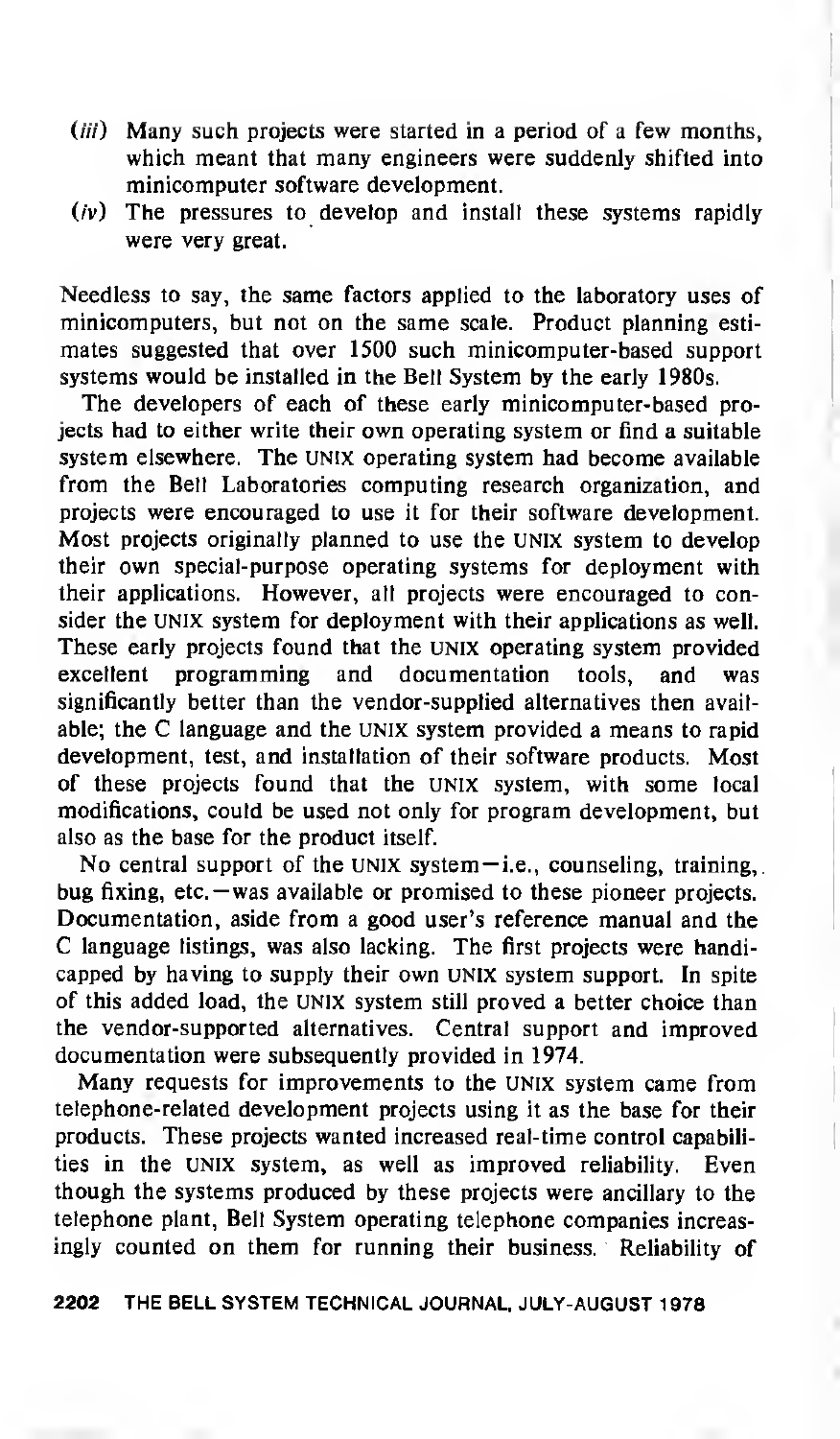these systems became an important issue, and significant support effort was devoted to improving the detection of hardware failures by the operating system. Mean-time-to-failure was generally adequate for most projects; mean-time-to-repair was the problem.

Improvements were made that allow UNIX processes to communicate and synchronize in real time more easily. However, additional real-time features were needed to control the scheduling and execution of processes. In another research organization, H. Lycklama and D. L. Bayer developed the mert (Multi Environment Real-Time) operating system. MERT supports the UNIX programdevelopment and text-processing tools, while providing many realtime features. Some projects found MERT to be an attractive alternative to the UNIX system for their products. This led, in 1978, to the support of two versions of UNIX: the time-sharing version (UNIX/TS) and the real-time version (UNIX/RT). UNIX/TS is based on the research version of the Unix system with additional features found to be useful in a time-sharing environment. UNIX/RT is based on mert and is tailored to the needs of projects with real-time requirements. The centrally supported UNIX/TS will become the basis for pwb/UNIX as described by Dolotta et al., and will provide computation-center UNIX service. Real-time projects are currently evaluating UNIX/RT, and real-time features for UNIX are still a matter for continuing investigation and study.

The UNIX and MERT operating systems have found wide acceptance both within the Bell System and without. There are currently 48 Bell Laboratories projects using the UNIX system and 18 using mert. Some 24 of these projects are developing products for use by the Bell System operating telephone companies and have already installed over 300 UNIX system-based products, with the installation rate still accelerating. In addition, another 10 projects are using pwb/unix, and many operating companies are evaluating pwb/unix for programming and text-processing tasks within their companies. Outside the Bell System, over 300 universities and commercial institutions are using the UNIX operating system. An important byproduct of university use is the growing availability of trained UNIX programmers among computer science graduates.

## II. WHY UNIX AND C?

Each of the following papers suggests why the UNIX system was selected for <sup>a</sup> particular purpose, but some common themes are worth emphasizing. As was suggested above, development projects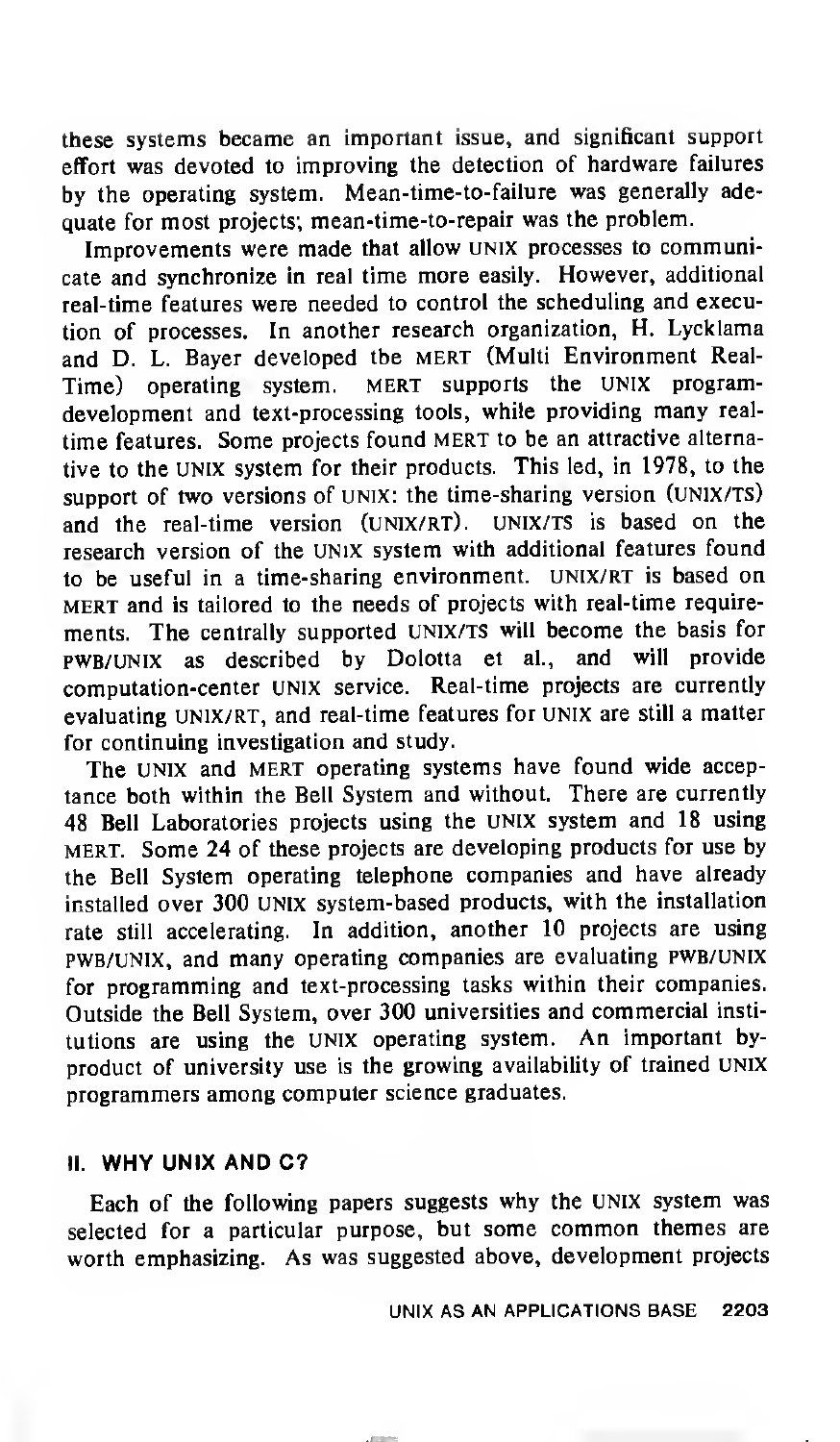initially selected the UNIX system as a program-development environment. The earlier paper by Dolotta et al. admirably summarizes the general case for using the UNIX system. Minicomputerbased projects, however, also have incorporated the UNIX system in their final product, and this usage raised new requirements and concerns. We shall attempt to categorize briefly these new requirements and explore their implications.

First, and most obvious, the products of many projects could be considered simply a specialized use of a dedicated time-sharing service; because the unix system appeared to be the most efficient available minicomputer time-sharing system, it was an obvious choice for such projects. Its flexibility, generality, and multiprogramming efficiency were just as advantageous for the applications programs as for program developers. Even the existing scheduling and priority mechanisms were adequate for some applications.

Because it was designed for the programming of the UNIX system itself, the C language could also be used to implement even the most complex subsystems. While almost all applications must communicate with special devices unique to their projects, C has an elegant mechanism for solving this problem without special language extensions. It depends upon the fact that the PDP-11 architecture presents all device data and control registers as part of the operating system's virtual address space. These registers can be accessed by assigning absolute constants to pointer variables defined and manipulated by standard C programs.

## III. EXTENSIONS FOR REAL-TIME APPLICATIONS

Most projects with real-time applications found the UNIX system wanting in several areas:

- (/) Interprocess communication.
- $(ii)$  Efficient handling of large files with known structure.
- (*iii*) Communication with special terminals, or using special line protocols.
- $(iv)$  Priority scheduling of real-time processes.

The general theme is time efficiency; the standard UNIX system already provides all the required functions in some form. What was needed was the ability to "tune" and control these functions in the context of each application. The papers that follow provide three different answers to this problem:

2204 THE BELL SYSTEM TECHNICAL JOURNAL, JULY-AUGUST <sup>1</sup> 978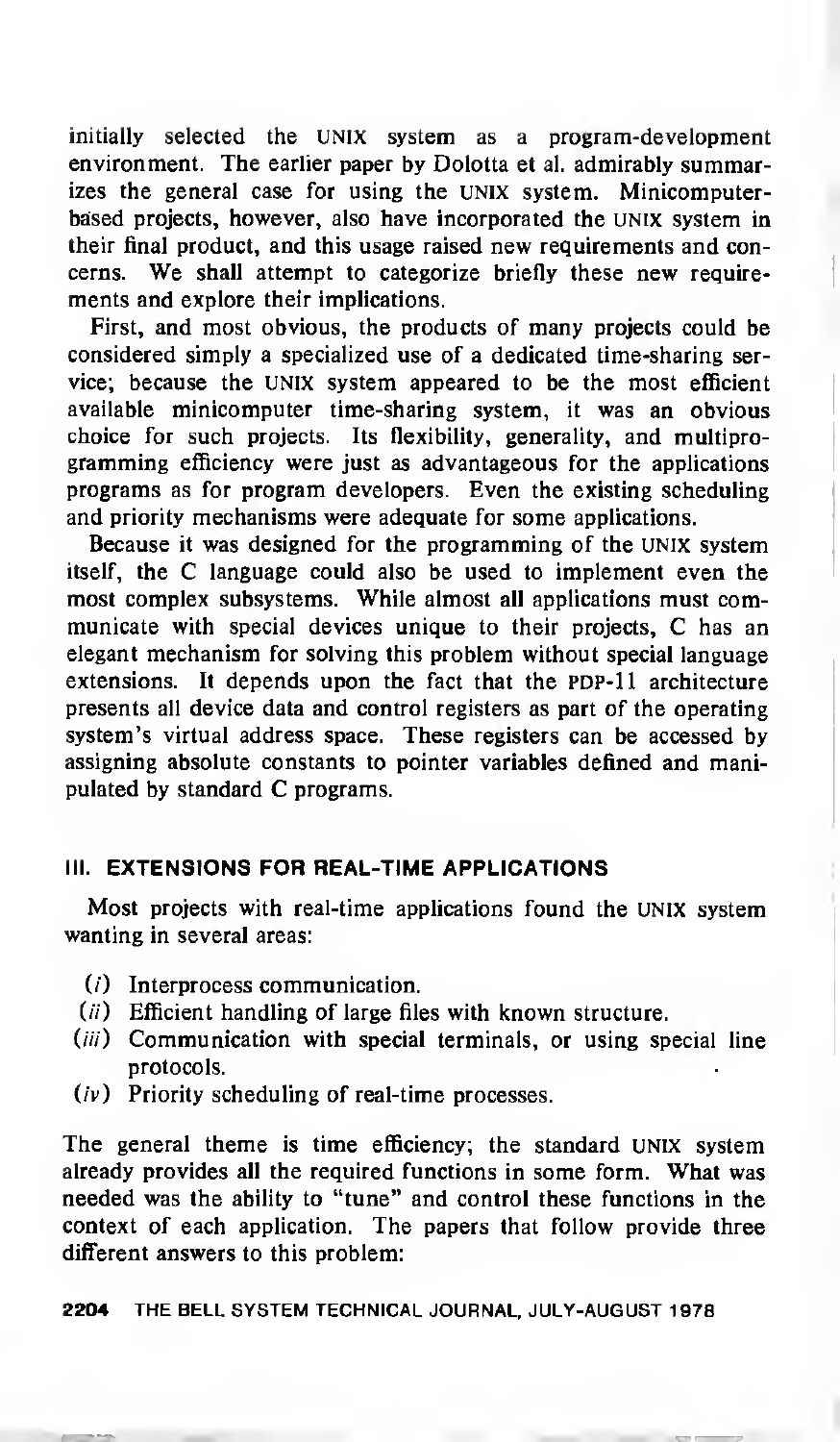- $(i)$  Modify and extend the standard UNIX system to provide the additional function or efficiency required.
- $(ii)$  Adopt MERT, which is a version of the UNIX system restructured to include many real-time functions.
- (iii) Distribute the application between a central standard UNIX operating system and coupled microprocessors or minicomputers that handle the real-time activities.

Design of real-time applications is <sup>a</sup> very difficult area, and we expect to see continuing controversy over the best way to handle such applications. The paper by Cohen and Kaufeld argues eloquently why extending the UNIX system was the proper answer for the Network Operations Control System project, while the paper by Nagelberg and Pilla is equally persuasive in arguing that adoption of mert was the right answer for the Record Base Coordination System project. The papers by Wonsiewicz et al. and Rovegno both describe successful delegation of the real-time aspects of the application to microprocessors connected to the standard UNIX configuration.

The project described by Wonsiewicz et al. is especially relevant. The designers originally selected MERT for their central machine, but in the end they did not use its real-time features. They were able to put all time-sensitive processing into LSI-11 microprocessors in the individual laboratories, and then switched from the MERT system to the UNIX system on their central machine to gain the greater robustness and reliability of UNIX (the MERT system is newer than the UNIX system, more complex, and less well-shaken-down by users).

#### IV. RELIABILITY AND PORTABILITY

Anything written on minicomputer applications in the telephone system would be remiss if it did not mention the issues of reliability and software portability. The introduction of commercial minicomputer hardware with its 5-year support horizons into the telephone plant that has <sup>a</sup> 40-year-support tradition raises some obvious questions in the area of reliability and field support. The Bell System investment in applications software must be preserved over long periods of time in the face of rapid evolution of the underlying hardware technology and economics.

The basic reliability of the UNIX software is very good. Note, for example, the comments in Section 8.1 of the paper by Dolotta et al. Using an operating system other than that supplied by the vendor complicates hardware maintenance by the vendor. Effort has been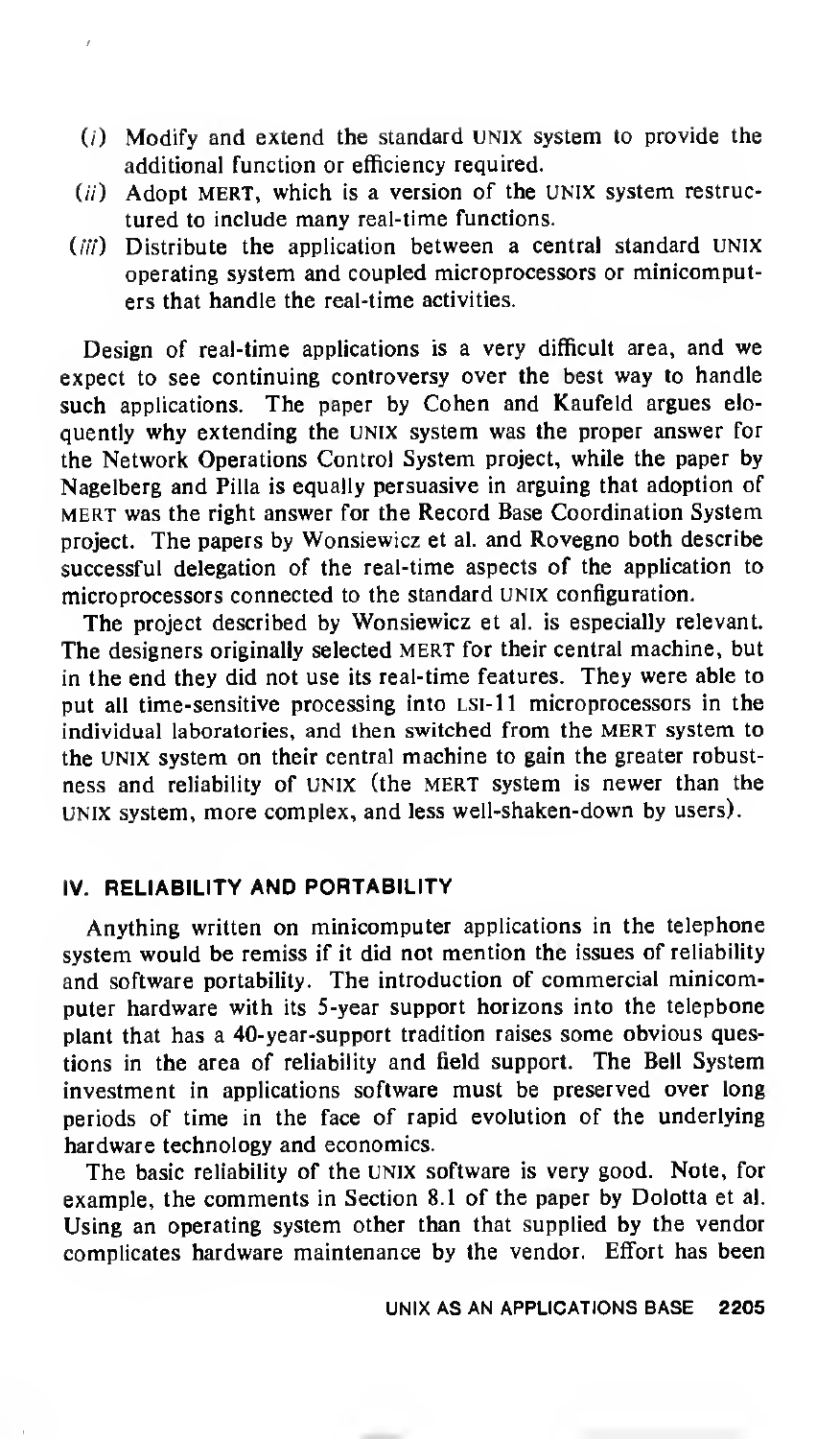expended in making the UNIX system report errors to the vendor's field engineers in the language and formats that are used by their own diagnostic software. The UNIX system is being improved in its ability to report its own hardware difficulties, but this cannot be carried very far without redesigning the hardware. None of the current UNIX-based systems in the Bell System operating telephone companies directly handle customer traffic, which significantly reduces the reliability requirements of these systems. To achieve the reliability required of Bell System electronic switching offices would necessitate a large and carefully coordinated hardware and software effort.

One of the goals in using the UNIX operating system in telephone applications is to insulate the applications code as much as possible from hardware variations that are driven by the vendors' marketing goals and convenience. By controlling the UNIX system, applications code can be largely protected from the vagaries of the underlying hardware. Such hardware independence is clearly a matter of degree, although full portability of the Unix system across several different hardware architectures without affecting applications is the ultimate goal. Currently, the UNIX applications code moves quite easily across the PDP-11 line. Experiments are under way to move UNIX to different vendors' hardware, as described by Johnson and Ritchie earlier in this issue. It is already clear that projects must exercise care in how applications are written if they are to move easily from one vendor's architecture to another. Fortunately, much of the needed "care" is simply good C coding style, but unfortunately, precise, complete rules that guarantee portability are proving both complex and a bit slippery. However, the basic idea of using UNIX as an insulating layer continues to be the most attractive option for preserving minicomputer applications software in the face of hardware changes.

#### V. THE UNIX APPLICATION PAPERS

The six papers that follow describe a spectrum of applications built upon the UNIX and MERT operating systems. The first paper, by Wonsiewicz et al., describes a system handling the automation of a number of diverse instruments in a materials-science research laboratory. In the second paper, Fraser describes a UNIX system used to build an engineering design aid for fast development of customized electronic apparatus. The user works at an interactive graphics terminal with a data base of standard integrated circuit

2206 THE BELL SYSTEM TECHNICAL JOURNAL, JULY-AUGUST <sup>1</sup>978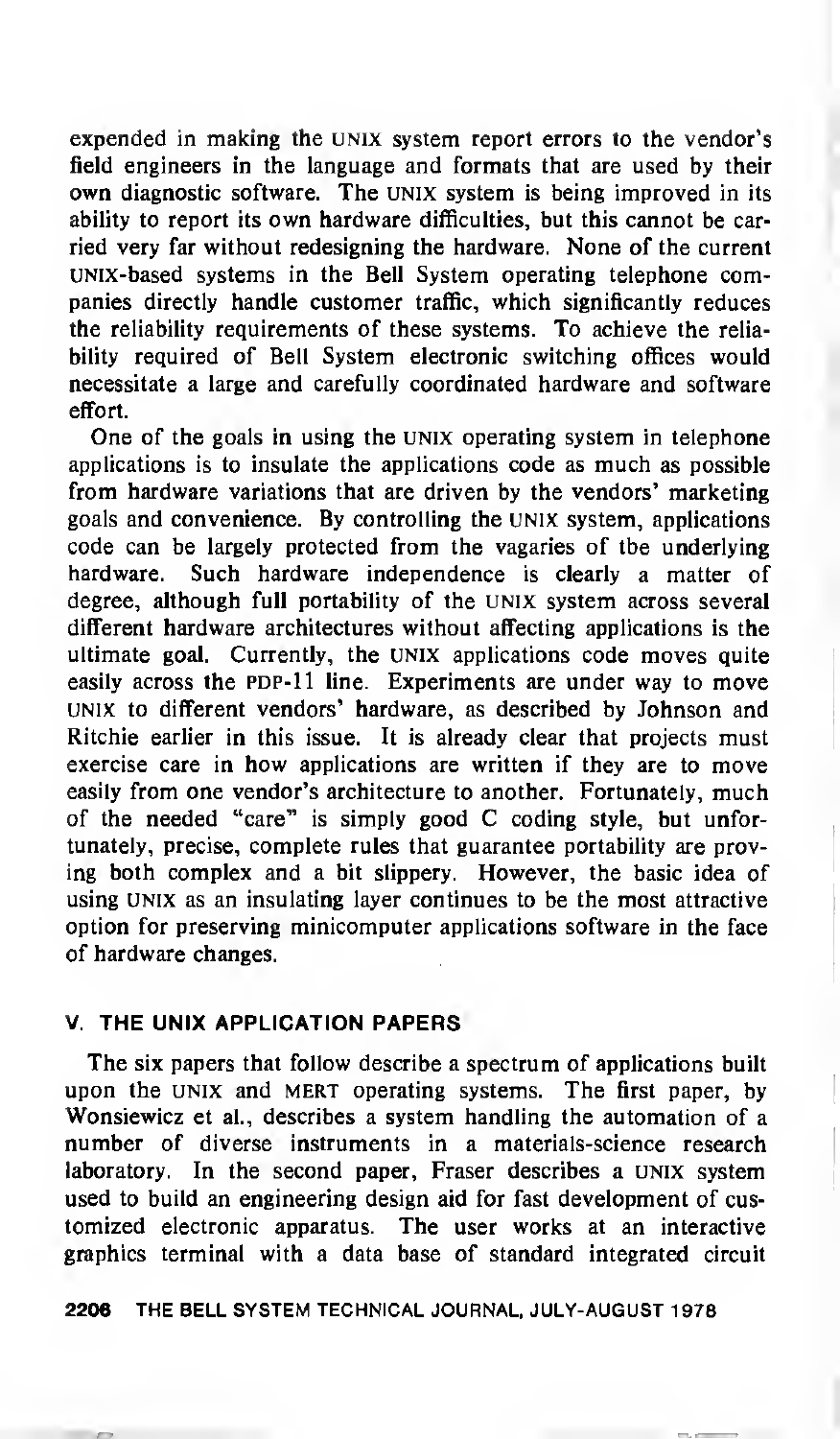packages, generating output ready to drive an automatic wiring machine. The system makes judicious use of special hardware and software facilities available in only two of the large Bell Laboratories computation centers, which are accessed via communication links. In the application described in the third paper, by Rovegno, the UNIX system is used both as <sup>a</sup> tool and as <sup>a</sup> model for the development of microprocessor support software. Whereas <sup>a</sup> UNIX system was initially used to generate and load microprocessor software in a time-sharing mode, many of its features were then carried over into <sup>a</sup> small, dedicated microprocessor-based support system. The fourth paper, by Pekarich, shows the use of <sup>a</sup> UNIX system in <sup>a</sup> development laboratory for electronic switching systems. It replaces the control portion of a large switching machine, illustrating the ease of interfacing to several specialized devices in the telephone plant.

Whereas these four papers deal with one-of-a-kind systems in research or development environments, the last two papers describe the UNIX system-based products that are replicated throughout the Bell System. The paper by Nagelberg and Pilla describes the mertbased Record Base Coordination System, which coordinates the activities of several diverse data base systems. Ease of change, even in the field, is the overriding requirement here; this pertains to the interfaces as well as to the algorithms, which are all implemented in the UNIX command language (shell). The paper by Cohen and Kaufeld deals with the Network Operations Control System. It represents the top level of a hierarchy of systems that collect telephone traffic data and control the switching network. Characterized by well-defined and stable interfaces and stringent performance requirements, the design of this system exemplifies how real-time requirements can be met by modifying the UNIX operating system.

#### VI. SUMMARY

The UNIX system has proven to be an effective production environment for software development projects. It has proven to be an appropriate base for dedicated products as well, though it has often required modification and extension to be fully effective. The near future promises better real-time facilities and some significant portability advantages for the UNIX development community.